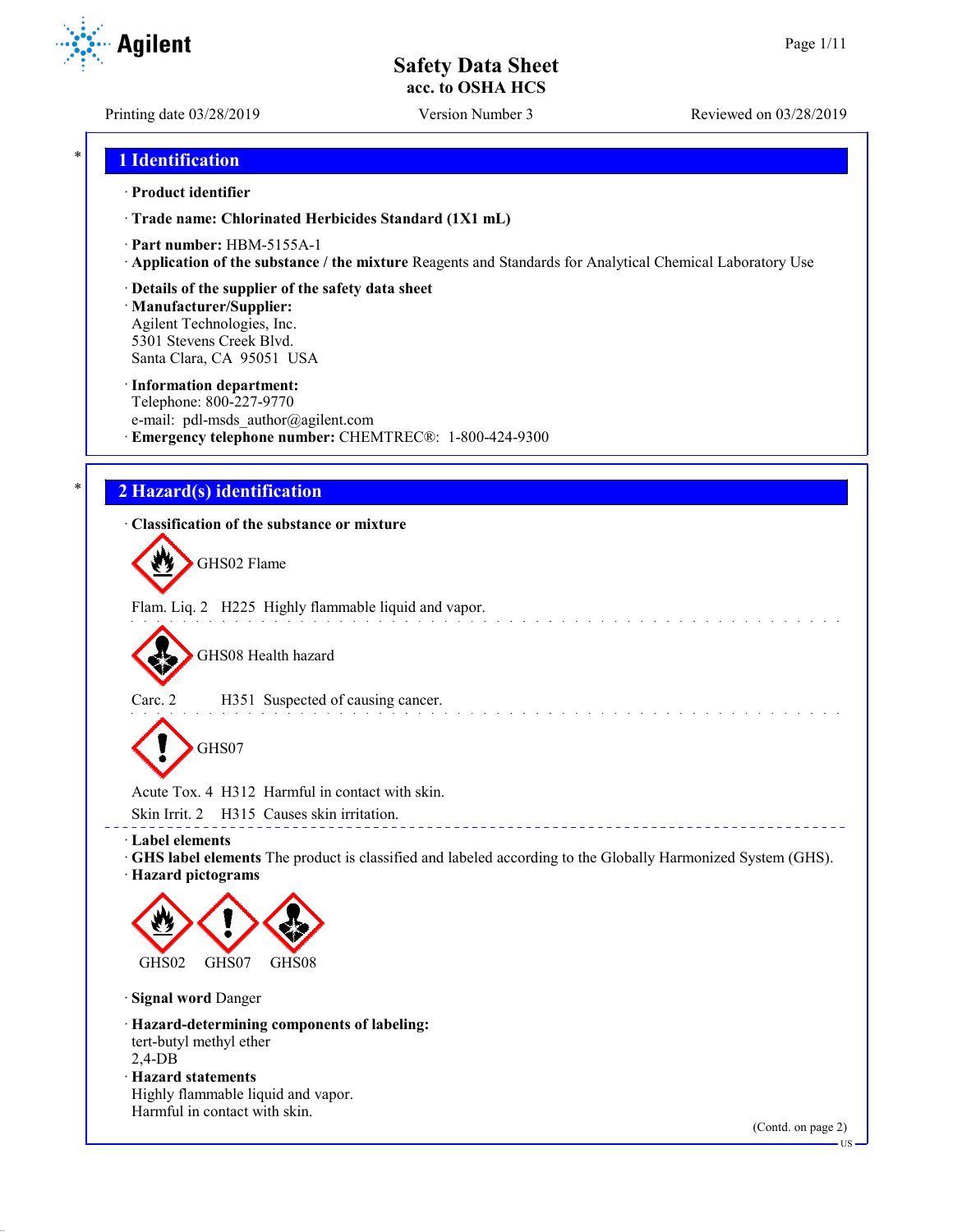Printing date 03/28/2019 Version Number 3 Reviewed on 03/28/2019

#### **Trade name: Chlorinated Herbicides Standard (1X1 mL)**

(Contd. of page 1) Causes skin irritation. Suspected of causing cancer. · **Precautionary statements** Obtain special instructions before use. Do not handle until all safety precautions have been read and understood. Keep away from heat/sparks/open flames/hot surfaces. - No smoking. Keep container tightly closed. Ground/bond container and receiving equipment. Use explosion-proof electrical/ventilating/lighting/equipment. Use only non-sparking tools. Take precautionary measures against static discharge. Wash thoroughly after handling. Wear protective gloves/protective clothing/eye protection/face protection. If on skin (or hair): Take off immediately all contaminated clothing. Rinse skin with water/shower. IF exposed or concerned: Get medical advice/attention. Call a poison center/doctor if you feel unwell. Specific treatment (see on this label). Take off contaminated clothing and wash it before reuse. If skin irritation occurs: Get medical advice/attention. In case of fire: Use for extinction: CO2, powder or water spray. Store in a well-ventilated place. Keep cool. Store locked up. Dispose of contents/container in accordance with local/regional/national/international regulations. · **Classification system:** · **NFPA ratings (scale 0 - 4)** 1 3  $\overline{0}$  $Health = 1$  $Fire = 3$ Reactivity  $= 0$ · **HMIS-ratings (scale 0 - 4) HEALTH**  FIRE REACTIVITY  $\boxed{0}$  Reactivity = 0  $\overline{1}$  $3$  Fire = 3  $Health = 1$ · **Other hazards** · **Results of PBT and vPvB assessment** · **PBT:** Not applicable.

· **vPvB:** Not applicable.

# \* **3 Composition/information on ingredients**

· **Chemical characterization: Mixtures**

· **Description:** Mixture of the substances listed below with nonhazardous additions.

| · Dangerous components: |                                     |           |  |
|-------------------------|-------------------------------------|-----------|--|
|                         | $1634-04-4$ tert-butyl methyl ether | 99.46%    |  |
| $94 - 82 - 6$ 2,4-DB    |                                     | $0.108\%$ |  |

(Contd. on page 3)

US

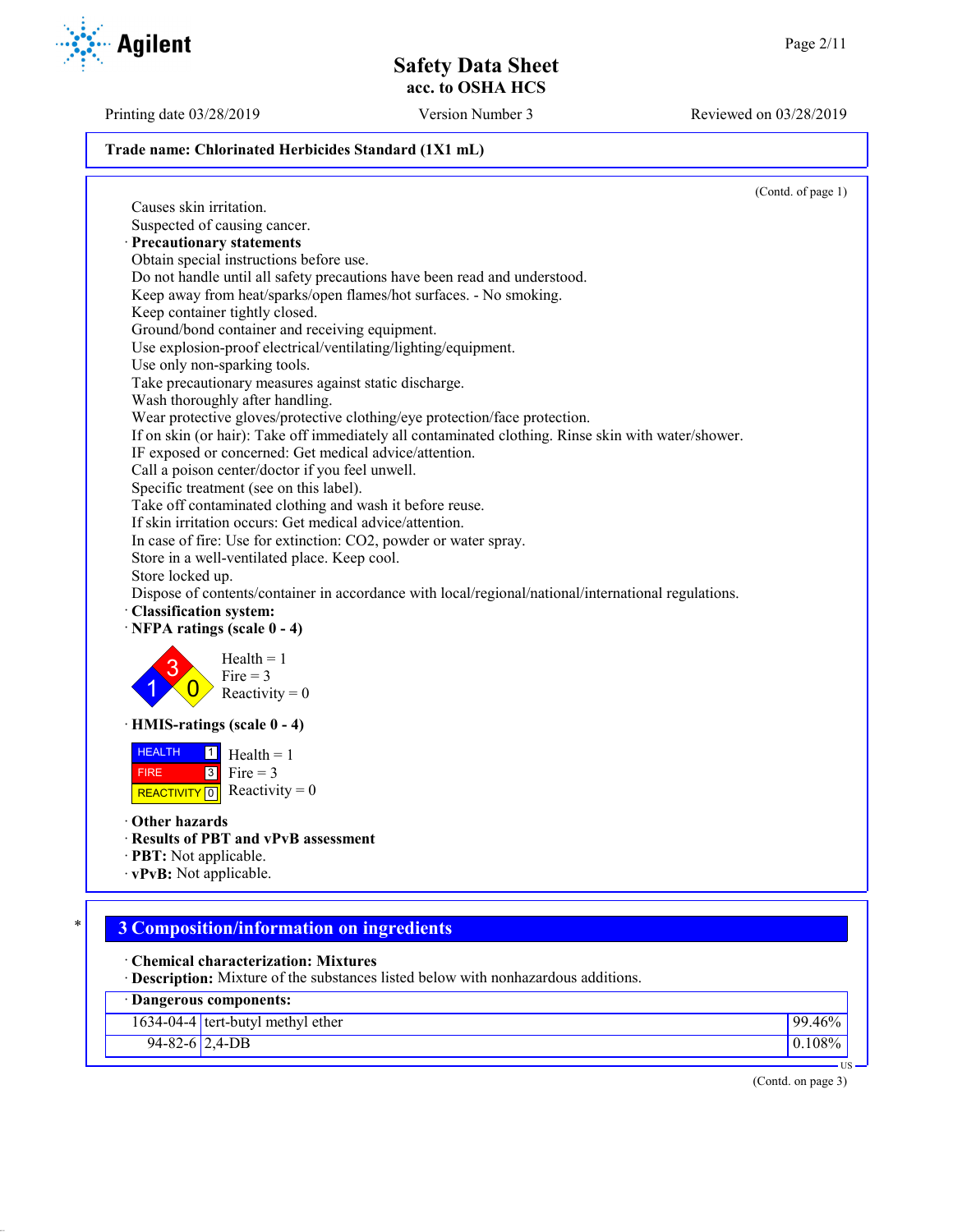Printing date 03/28/2019 Version Number 3 Reviewed on 03/28/2019

#### **Trade name: Chlorinated Herbicides Standard (1X1 mL)**

(Contd. of page 2)

US

#### \* **4 First-aid measures**

#### · **Description of first aid measures**

· **General information:**

Immediately remove any clothing soiled by the product.

Symptoms of poisoning may even occur after several hours; therefore medical observation for at least 48 hours after the accident.

- · **After inhalation:** In case of unconsciousness place patient stably in side position for transportation.
- · **After skin contact:** Immediately wash with water and soap and rinse thoroughly.
- · **After eye contact:** Rinse opened eye for several minutes under running water.
- · **After swallowing:** If symptoms persist consult doctor.
- · **Information for doctor:**
- · **Most important symptoms and effects, both acute and delayed** No further relevant information available.
- · **Indication of any immediate medical attention and special treatment needed**
- No further relevant information available.

### **5 Fire-fighting measures**

- · **Extinguishing media**
- · **Suitable extinguishing agents:**
- CO2, extinguishing powder or water spray. Fight larger fires with water spray or alcohol resistant foam.
- · **For safety reasons unsuitable extinguishing agents:** Water with full jet
- · **Special hazards arising from the substance or mixture** No further relevant information available.
- · **Advice for firefighters**
- · **Protective equipment:** No special measures required.

## \* **6 Accidental release measures**

- · **Personal precautions, protective equipment and emergency procedures** Wear protective equipment. Keep unprotected persons away.
- · **Environmental precautions:** Do not allow to enter sewers/ surface or ground water.
- · **Methods and material for containment and cleaning up:**
- Absorb with liquid-binding material (sand, diatomite, acid binders, universal binders, sawdust). Dispose contaminated material as waste according to item 13.
- Ensure adequate ventilation.
- · **Reference to other sections**
- See Section 7 for information on safe handling.
- See Section 8 for information on personal protection equipment.
- See Section 13 for disposal information.
- · **Protective Action Criteria for Chemicals**

| $\cdot$ PAC-1: |                                                |                          |
|----------------|------------------------------------------------|--------------------------|
|                | $\overline{1634-04-4}$ tert-butyl methyl ether | $50$ ppm                 |
|                | $94-75-7$ 2,4-D (ISO)                          | $30 \text{ mg/m}^3$      |
|                | 88-85-7 dinoseb                                | $0.41$ mg/m <sup>3</sup> |
|                | 87-86-5 pentachlorophenol                      | $1 \text{ mg/m}^3$       |
|                | $133-90-4$ chloramben                          | $11 \text{ mg/m}^3$      |
|                | $100-02-7$ 4-nitrophenol                       | $0.69$ mg/m <sup>3</sup> |
|                |                                                | (Cond. on page 4)        |

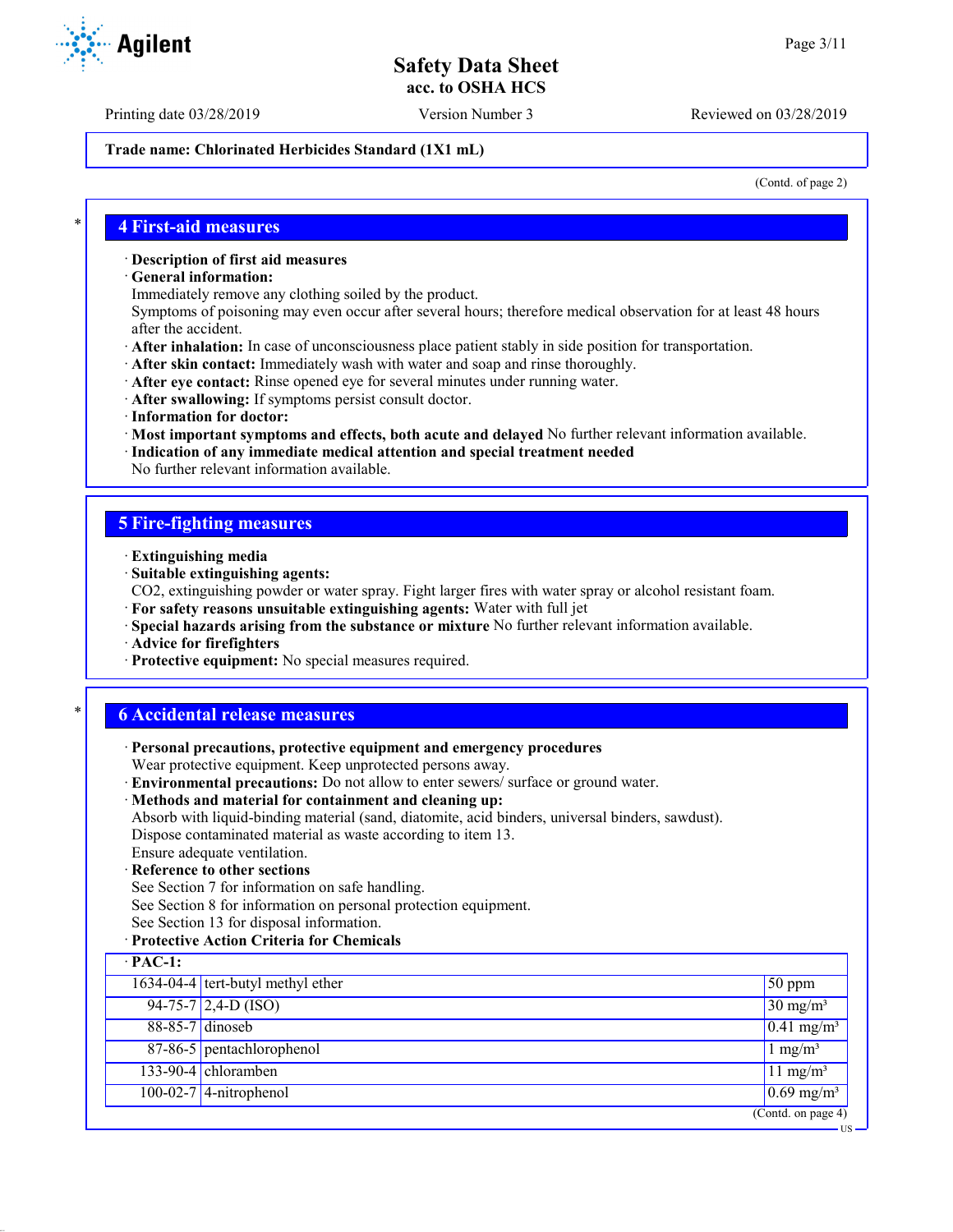Printing date 03/28/2019 Version Number 3 Reviewed on 03/28/2019

**Trade name: Chlorinated Herbicides Standard (1X1 mL)**

|                 |                                     | (Contd. of page 3)                           |  |  |
|-----------------|-------------------------------------|----------------------------------------------|--|--|
|                 | 93-72-1 silvex $(2,4,5-TP)$         | $0.82 \text{ mg/m}^3$                        |  |  |
|                 | $93-76-5$ 2,4,5-T (ISO)             | $30 \text{ mg/m}^3$                          |  |  |
| $\cdot$ PAC-2:  |                                     |                                              |  |  |
|                 | $1634-04-4$ tert-butyl methyl ether | 570 ppm                                      |  |  |
|                 | $94-75-7$ 2,4-D (ISO)               | $94 \frac{\text{mg}}{\text{m}}\text{s}$      |  |  |
|                 | 88-85-7 dinoseb                     | $4.5 \text{ mg/m}^3$                         |  |  |
|                 | 87-86-5 pentachlorophenol           | $15 \text{ mg/m}^3$                          |  |  |
|                 | $133-90-4$ chloramben               | $\frac{120 \text{ mg}}{m^3}$                 |  |  |
|                 | $100-02-7$ 4-nitrophenol            | $7.6 \text{ mg/m}^3$                         |  |  |
|                 | 93-72-1 silvex $(2,4,5-TP)$         | 9 mg/m $3$                                   |  |  |
|                 | $93-76-5$ 2,4,5-T (ISO)             | $\frac{42 \text{ mg}}{\text{m}}\text{g/m}^3$ |  |  |
| $PAC-3$ :       |                                     |                                              |  |  |
|                 | $1634-04-4$ tert-butyl methyl ether | $5300*$ ppm                                  |  |  |
|                 | $94-75-7$ 2,4-D (ISO)               | $500 \frac{\text{mg}}{\text{m}}\text{s}$     |  |  |
| 88-85-7 dinoseb |                                     | $5.4 \text{ mg/m}^3$                         |  |  |
|                 | 87-86-5 pentachlorophenol           | $150 \text{ mg/m}^3$                         |  |  |
|                 | 133-90-4 chloramben                 | $\sqrt{690 \text{ mg/m}^3}$                  |  |  |
|                 | 100-02-7 4-nitrophenol              | $46 \text{ mg/m}^3$                          |  |  |
|                 | 93-72-1 silvex $(2,4,5-TP)$         | $\frac{130 \text{ mg}}{\text{m}}$            |  |  |
|                 | $93-76-5$ 2,4,5-T (ISO)             | $250$ mg/m <sup>3</sup>                      |  |  |

## \* **7 Handling and storage**

· **Handling:**

- · **Precautions for safe handling** Open and handle receptacle with care.
- · **Information about protection against explosions and fires:**

Keep ignition sources away - Do not smoke.

Protect against electrostatic charges.

Keep respiratory protective device available.

### · **Conditions for safe storage, including any incompatibilities**

- · **Storage:**
- · **Requirements to be met by storerooms and receptacles:** Store in a cool location.
- · **Information about storage in one common storage facility:** Not required.
- · **Further information about storage conditions:**

Keep receptacle tightly sealed.

- Store in cool, dry conditions in well sealed receptacles.
- **Specific end use(s)** No further relevant information available.

## \* **8 Exposure controls/personal protection**

· **Additional information about design of technical systems:** No further data; see item 7.

(Contd. on page 5)



US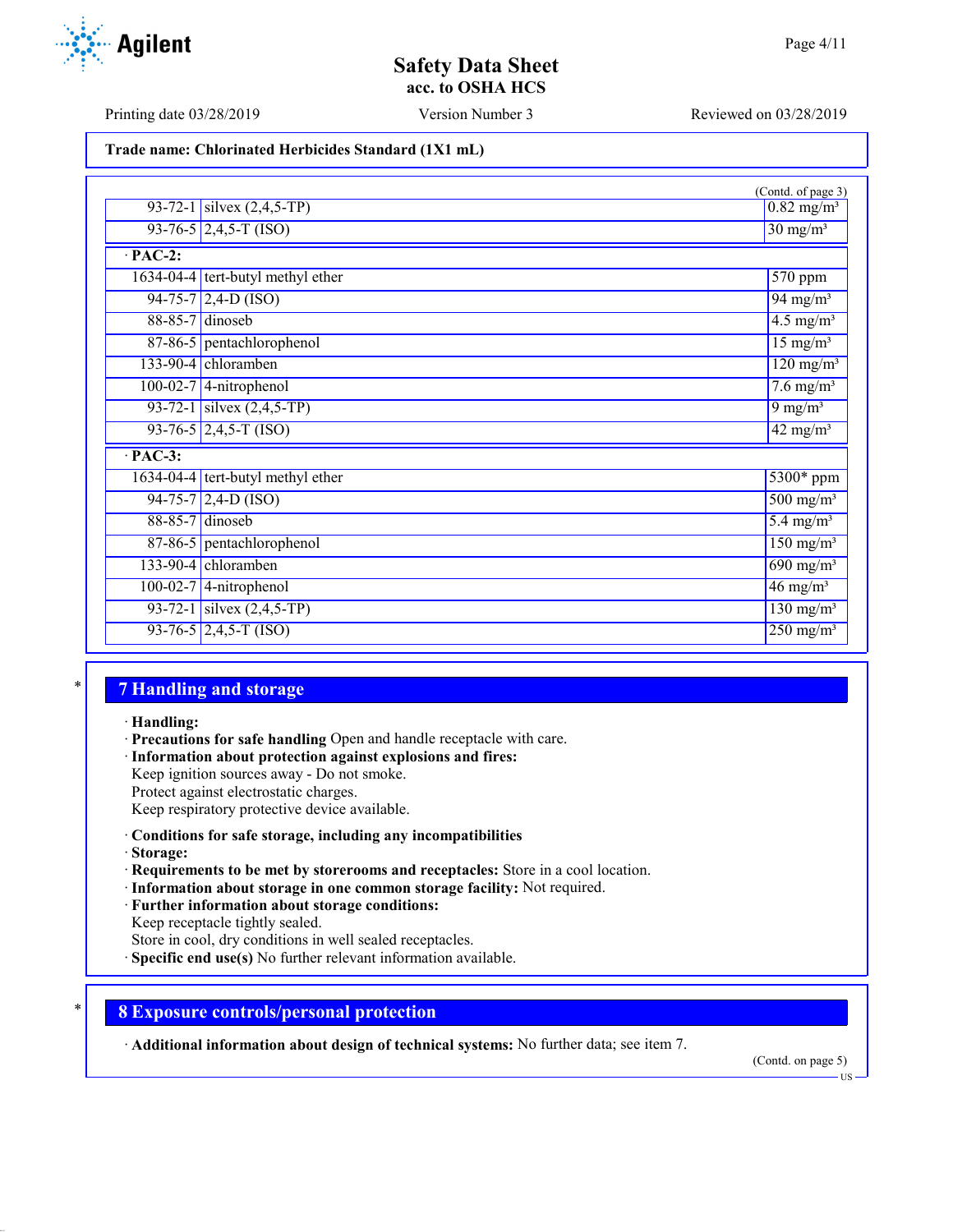Printing date 03/28/2019 Version Number 3 Reviewed on 03/28/2019

#### **Trade name: Chlorinated Herbicides Standard (1X1 mL)**

(Contd. of page 4)

## · **Control parameters** · **Components with limit values that require monitoring at the workplace: 1634-04-4 tert-butyl methyl ether** TLV Long-term value: 180 mg/m<sup>3</sup>, 50 ppm · **Additional information:** The lists that were valid during the creation were used as basis. · **Exposure controls** · **Personal protective equipment:** · **General protective and hygienic measures:** Keep away from foodstuffs, beverages and feed. Immediately remove all soiled and contaminated clothing. Wash hands before breaks and at the end of work. Store protective clothing separately. Avoid contact with the skin. Avoid contact with the eyes and skin. · **Breathing equipment:** When used as intended with Agilent instruments, the use of the product under normal laboratory conditions and with standard practices does not result in significant airborne exposures and therefore respiratory protection is not needed. Under an emergency condition where a respirator is deemed necessary, use a NIOSH or equivalent approved device/equipment with appropriate organic or acid gas cartridge. · **Protection of hands:** Although not recommended for constant contact with the chemicals or for clean-up, nitrile gloves 11-13 mil thickness are recommended for normal use. The breakthrough time is 1 hr. For cleaning a spill where there is direct contact of the chemical, butyl rubber gloves are recommended 12-15 mil thickness with breakthrough times exceeding 4 hrs. Supplier recommendations should be followed. · **Material of gloves** For normal use: nitrile rubber, 11-13 mil thickness For direct contact with the chemical: butyl rubber, 12-15 mil thickness · **Penetration time of glove material** For normal use: nitrile rubber: 1 hour For direct contact with the chemical: butyl rubber: >4 hours · **Eye protection:** Tightly sealed goggles

| · Information on basic physical and chemical properties<br><b>General Information</b> |                 |  |
|---------------------------------------------------------------------------------------|-----------------|--|
| $\cdot$ Appearance:                                                                   |                 |  |
| Form:                                                                                 | Fluid           |  |
| Color:                                                                                | Colorless       |  |
| $\cdot$ Odor:                                                                         | Characteristic  |  |
| • Odor threshold:                                                                     | Not determined. |  |
| · pH-value:                                                                           | Not determined. |  |

**Agilent**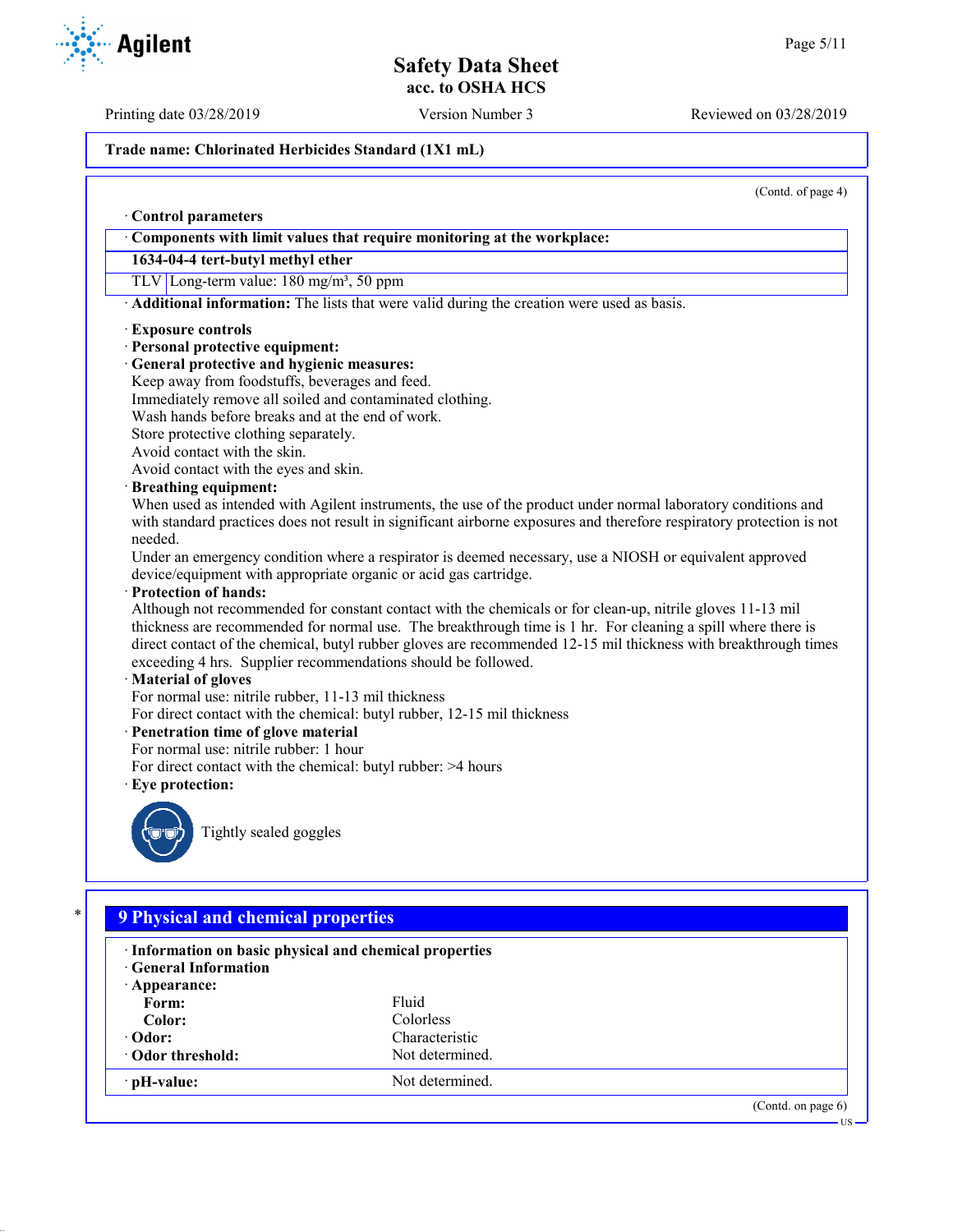

Printing date 03/28/2019 Version Number 3 Reviewed on 03/28/2019

**Trade name: Chlorinated Herbicides Standard (1X1 mL)**

|                                                                                                       | (Contd. of page 5)                                                                                 |
|-------------------------------------------------------------------------------------------------------|----------------------------------------------------------------------------------------------------|
| Change in condition<br><b>Melting point/Melting range:</b><br><b>Boiling point/Boiling range:</b>     | Undetermined.<br>55 °C (131 °F)                                                                    |
| · Flash point:                                                                                        | $0 °C$ (32 °F)                                                                                     |
| · Flammability (solid, gaseous):                                                                      | Not applicable.                                                                                    |
| · Ignition temperature:                                                                               | 374 °C (705.2 °F)                                                                                  |
| · Decomposition temperature:                                                                          | Not determined.                                                                                    |
| · Auto igniting:                                                                                      | Product is not selfigniting.                                                                       |
| · Danger of explosion:                                                                                | Product is not explosive. However, formation of explosive air/vapor<br>mixtures are possible.      |
| · Explosion limits:<br>Lower:<br>Upper:                                                               | 1.6 Vol $%$<br>$8.4$ Vol %                                                                         |
| $\cdot$ Vapor pressure at 20 °C (68 °F):                                                              | 279 hPa (209.3 mm Hg)                                                                              |
| $\cdot$ Density at 20 °C (68 °F):<br>· Relative density<br>· Vapor density<br><b>Evaporation rate</b> | $0.74$ g/cm <sup>3</sup> (6.1753 lbs/gal)<br>Not determined.<br>Not determined.<br>Not determined. |
| Solubility in / Miscibility with<br>Water at $25^{\circ}$ C (77 °F):                                  | $51$ g/l                                                                                           |
| · Partition coefficient (n-octanol/water): Not determined.                                            |                                                                                                    |
| · Viscosity:<br>Dynamic:<br>Kinematic:                                                                | Not determined.<br>Not determined.                                                                 |
| Solvent content:<br>Organic solvents:<br><b>VOC</b> content:                                          | 99.5 %<br>99.46%<br>994.6 g/l / 8.30 lb/gal                                                        |
| <b>Solids content:</b><br>Other information                                                           | $0.3\%$<br>No further relevant information available.                                              |

# **10 Stability and reactivity**

- · **Reactivity** No further relevant information available.
- · **Chemical stability**
- · **Thermal decomposition / conditions to be avoided:** No decomposition if used according to specifications.
- · **Possibility of hazardous reactions** No dangerous reactions known.
- · **Conditions to avoid** No further relevant information available.
- · **Incompatible materials:** No further relevant information available.
- · **Hazardous decomposition products:** No dangerous decomposition products known.

(Contd. on page 7)

US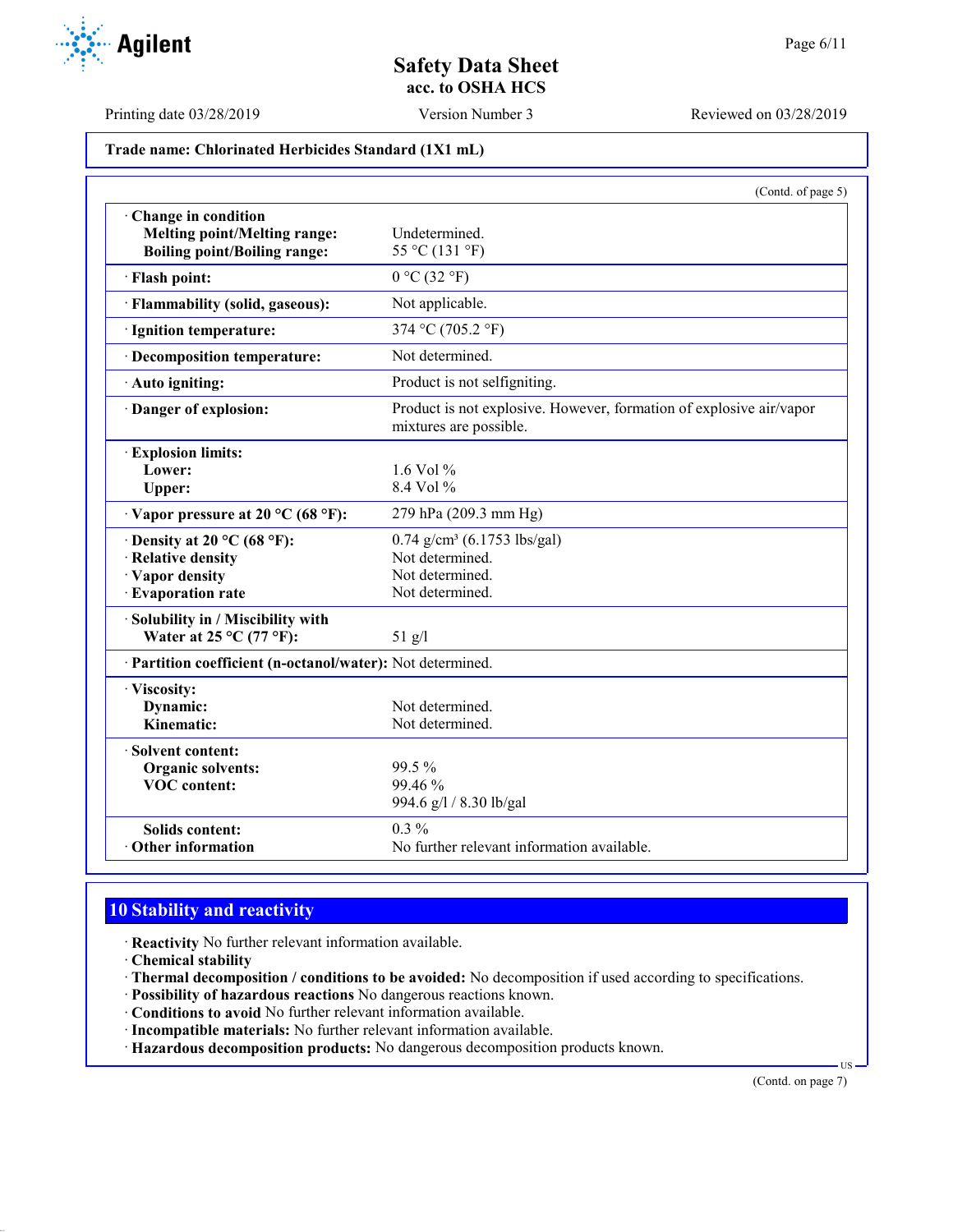Printing date 03/28/2019 Version Number 3 Reviewed on 03/28/2019

**Trade name: Chlorinated Herbicides Standard (1X1 mL)**

(Contd. of page 6)

| · Acute toxicity:                                               |                           | · Information on toxicological effects                                                                                                                    |                         |
|-----------------------------------------------------------------|---------------------------|-----------------------------------------------------------------------------------------------------------------------------------------------------------|-------------------------|
|                                                                 |                           | · LD/LC50 values that are relevant for classification:                                                                                                    |                         |
|                                                                 |                           | <b>ATE (Acute Toxicity Estimate)</b>                                                                                                                      |                         |
| Oral                                                            | LD50                      | $4,022$ mg/kg (rat)                                                                                                                                       |                         |
| Dermal                                                          | LD50                      | $1,004$ mg/kg                                                                                                                                             |                         |
|                                                                 |                           | 1634-04-4 tert-butyl methyl ether                                                                                                                         |                         |
| Oral                                                            | LD50                      | $4,000$ mg/kg (rat)                                                                                                                                       |                         |
| Dermal                                                          | LD50                      | $1,000$ mg/kg (rabbit)                                                                                                                                    |                         |
|                                                                 |                           | Inhalative LC50/4 h $23,576$ mg/L (rat)                                                                                                                   |                         |
| 94-82-6 2,4-DB                                                  |                           |                                                                                                                                                           |                         |
| Oral                                                            | LD50                      | 700 mg/kg (rat)                                                                                                                                           |                         |
| Dermal                                                          | LD50                      | $800$ mg/kg (rat)                                                                                                                                         |                         |
|                                                                 |                           | $>10,000$ mg/kg (rabbit)                                                                                                                                  |                         |
| · Primary irritant effect:<br>on the eye: No irritating effect. |                           | · on the skin: Irritant to skin and mucous membranes.<br>· Sensitization: No sensitizing effects known.                                                   |                         |
| Harmful<br>Irritant                                             |                           | · Additional toxicological information:<br>The product shows the following dangers according to internally approved calculation methods for preparations: |                         |
| · Carcinogenic categories                                       |                           |                                                                                                                                                           |                         |
|                                                                 |                           |                                                                                                                                                           |                         |
|                                                                 |                           | <b>· IARC (International Agency for Research on Cancer)</b><br>1634-04-4 tert-butyl methyl ether                                                          | 3                       |
|                                                                 | $94-75-7$ 2,4-D (ISO)     |                                                                                                                                                           | 2B                      |
|                                                                 | 87-86-5 pentachlorophenol |                                                                                                                                                           | 2B                      |
|                                                                 |                           | 1918-02-1 4-amino-3,5,6-trichloropyridine-2-carboxylicacid                                                                                                | $\overline{\mathbf{3}}$ |
|                                                                 | $93-76-5$ 2,4,5-T (ISO)   |                                                                                                                                                           | 2B                      |
|                                                                 |                           | <b>· NTP (National Toxicology Program)</b>                                                                                                                |                         |

# **12 Ecological information**

- · **Toxicity**
- · **Aquatic toxicity:** No further relevant information available.
- · **Persistence and degradability** No further relevant information available.
- · **Behavior in environmental systems:**
- · **Bioaccumulative potential** No further relevant information available.
- · **Mobility in soil** No further relevant information available.

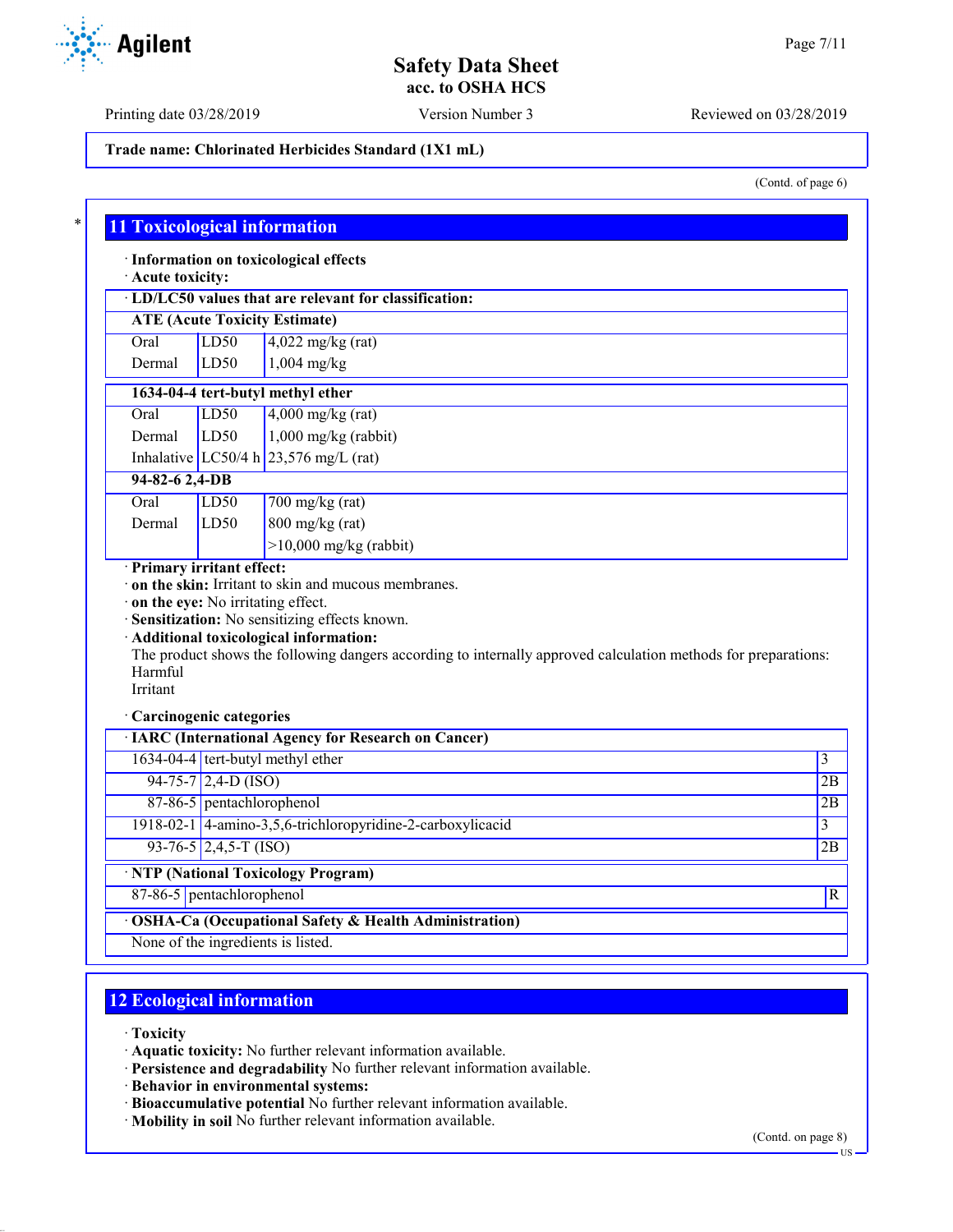#### **Trade name: Chlorinated Herbicides Standard (1X1 mL)**

(Contd. of page 7)

US

· **General notes:**

Water hazard class 1 (Self-assessment): slightly hazardous for water

Do not allow undiluted product or large quantities of it to reach ground water, water course or sewage system.

#### · **Results of PBT and vPvB assessment**

· **PBT:** Not applicable.

· **vPvB:** Not applicable.

· **Other adverse effects** No further relevant information available.

### **13 Disposal considerations**

· **Waste treatment methods**

· **Recommendation:**

Must not be disposed of together with household garbage. Do not allow product to reach sewage system.

· **Uncleaned packagings:**

· **Recommendation:** Disposal must be made according to official regulations.

## **14 Transport information**

| · Not Regulated, De minimus Quantities                                                                   |                                                                   |
|----------------------------------------------------------------------------------------------------------|-------------------------------------------------------------------|
| · UN-Number<br>· DOT, IMDG, IATA                                                                         | UN2350                                                            |
| · UN proper shipping name<br>$\cdot$ DOT<br>· IMDG, IATA                                                 | Butyl methyl ether solution<br><b>BUTYL METHYL ETHER solution</b> |
| Transport hazard class(es)<br>· DOT, IMDG, IATA                                                          |                                                                   |
| · Class<br>$\cdot$ Label                                                                                 | 3 Flammable liquids<br>3                                          |
| · Packing group<br>· DOT, IMDG, IATA                                                                     | $\mathbf{I}$                                                      |
| · Environmental hazards:                                                                                 | Not applicable.                                                   |
| · Special precautions for user<br>Danger code (Kemler):<br><b>EMS</b> Number:<br><b>Stowage Category</b> | Warning: Flammable liquids<br>33<br>$F-E, S-D$<br>B               |
| · Transport in bulk according to Annex II of<br><b>MARPOL73/78 and the IBC Code</b>                      | Not applicable.                                                   |
|                                                                                                          | (Contd. on page 9)                                                |



Printing date 03/28/2019 Version Number 3 Reviewed on 03/28/2019

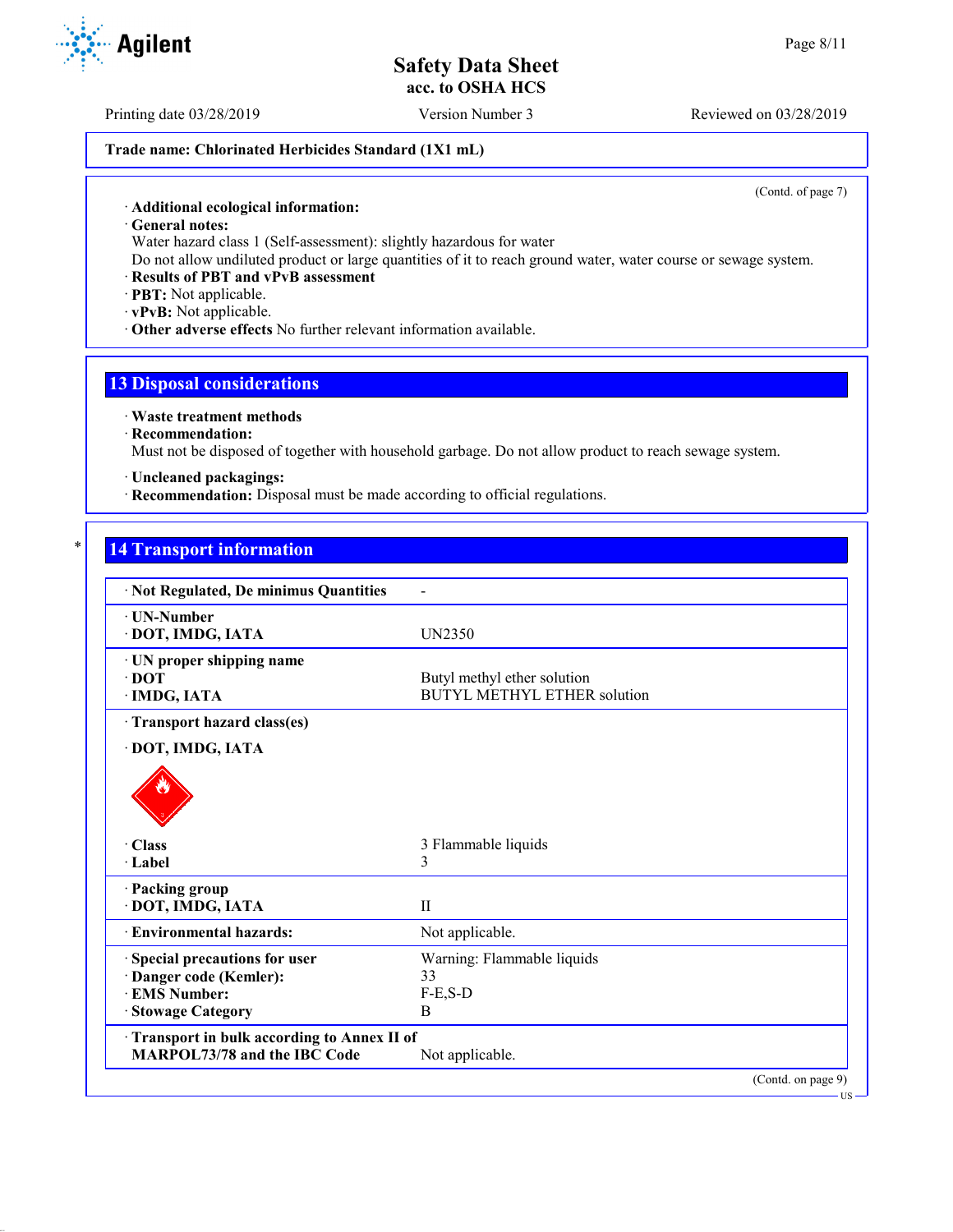Printing date 03/28/2019 Version Number 3 Reviewed on 03/28/2019

**Trade name: Chlorinated Herbicides Standard (1X1 mL)**

|                                     | (Contd. of page 8)                               |
|-------------------------------------|--------------------------------------------------|
| · Transport/Additional information: |                                                  |
| ∙ DOT                               |                                                  |
| • Quantity limitations              | On passenger aircraft/rail: 5 L                  |
|                                     | On cargo aircraft only: 60 L                     |
| $\cdot$ IMDG                        |                                                  |
| $\cdot$ Limited quantities (LQ)     | 1Ι.                                              |
| $\cdot$ Excepted quantities (EQ)    | Code: E2                                         |
|                                     | Maximum net quantity per inner packaging: 30 ml  |
|                                     | Maximum net quantity per outer packaging: 500 ml |
| · UN "Model Regulation":            | UN 2350 BUTYL METHYL ETHER SOLUTION, 3, II       |

# **15 Regulatory information**

· **Safety, health and environmental regulations/legislation specific for the substance or mixture** · **Sara**

|                  | Section 355 (extremely hazardous substances):                          |
|------------------|------------------------------------------------------------------------|
| 88-85-7 dinoseb  |                                                                        |
|                  | · Section 313 (Specific toxic chemical listings):                      |
|                  | 1634-04-4 tert-butyl methyl ether                                      |
| $94-82-6$ 2,4-DB |                                                                        |
|                  | 120-36-5 dichlorprop (ISO)                                             |
|                  | $94-75-7$ 2,4-D (ISO)                                                  |
| 88-85-7 dinoseb  |                                                                        |
|                  | 87-86-5 pentachlorophenol                                              |
|                  | 133-90-4 chloramben                                                    |
|                  | $1918-00-9$ dicamba(ISO)                                               |
|                  | $100-02-7$ 4-nitrophenol                                               |
|                  | 1918-02-1 4-amino-3,5,6-trichloropyridine-2-carboxylicacid             |
|                  | <b>TSCA</b> (Toxic Substances Control Act):                            |
|                  | 1634-04-4 tert-butyl methyl ether                                      |
|                  | 75-99-0 2,2-dichloropropionic acid                                     |
|                  | 120-36-5 dichlorprop (ISO)                                             |
|                  | 25057-89-0 bentazone (ISO)                                             |
|                  | $94-75-7$ 2,4-D (ISO)                                                  |
|                  | 88-85-7 dinoseb                                                        |
|                  | 87-86-5 pentachlorophenol                                              |
|                  | 50594-66-6 5-[2-chloro-4-(trifluoromethyl)phenoxy]-2-nitrobenzoic acid |
|                  | $133-90-4$ chloramben                                                  |
|                  | 51-36-5 3,5-dichlorobenzoic acid                                       |
|                  | $100-02-7$ 4-nitrophenol                                               |
|                  | 1918-02-1 4-amino-3,5,6-trichloropyridine-2-carboxylicacid             |
|                  | $($ Contd. on page $10)$<br>·US·                                       |

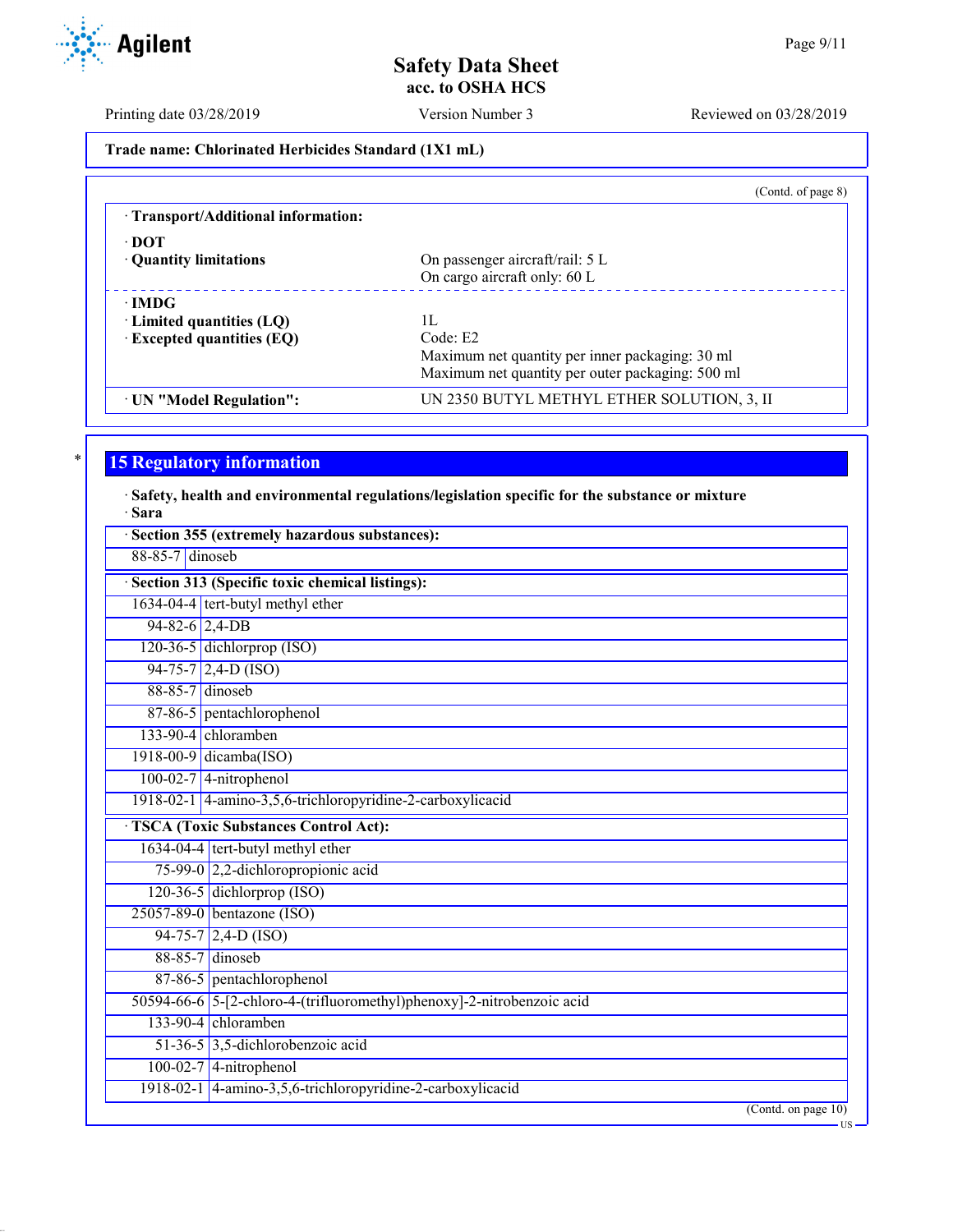(Contd. of page 9)

## **Safety Data Sheet acc. to OSHA HCS**

Printing date 03/28/2019 Version Number 3 Reviewed on 03/28/2019

#### **Trade name: Chlorinated Herbicides Standard (1X1 mL)**

| $93-76-5$ 2,4,5-T (ISO) |
|-------------------------|

- · **TSCA new (21st Century Act): (Substances not listed)**
- 94-82-6 2,4-DB
- · **Proposition 65**
- · **Chemicals known to cause cancer:**
- 87-86-5 pentachlorophenol
- · **Chemicals known to cause reproductive toxicity for females:**
- None of the ingredients is listed.
- · **Chemicals known to cause reproductive toxicity for males:**
- $94-82-6$  2,4-DB
- 88-85-7 dinoseb
- · **Chemicals known to cause developmental toxicity:**
- 88-85-7 dinoseb

#### · **Carcinogenic categories**

| · EPA (Environmental Protection Agency)                            |                                                            |                |  |  |
|--------------------------------------------------------------------|------------------------------------------------------------|----------------|--|--|
|                                                                    | $25057-89-0$ bentazone (ISO)                               | E, NL          |  |  |
|                                                                    | $88-85-7$ dinoseb                                          | D              |  |  |
|                                                                    | 87-86-5 pentachlorophenol                                  | L              |  |  |
|                                                                    | 93-72-1 silvex $(2,4,5-TP)$                                | D              |  |  |
| · TLV (Threshold Limit Value established by ACGIH)                 |                                                            |                |  |  |
|                                                                    | $1634-04-4$ tert-butyl methyl ether                        | A <sub>3</sub> |  |  |
|                                                                    | 75-99-0 2,2-dichloropropionic acid                         | A <sup>4</sup> |  |  |
|                                                                    | $94-75-7$ 2,4-D (ISO)                                      | A <sub>4</sub> |  |  |
|                                                                    | 87-86-5 pentachlorophenol                                  | A <sub>3</sub> |  |  |
|                                                                    | 1918-02-1 4-amino-3,5,6-trichloropyridine-2-carboxylicacid | A <sup>4</sup> |  |  |
|                                                                    | $93-76-5$ 2,4,5-T (ISO)                                    | A <sub>4</sub> |  |  |
| · NIOSH-Ca (National Institute for Occupational Safety and Health) |                                                            |                |  |  |
| None of the ingredients is listed.                                 |                                                            |                |  |  |

· **Chemical safety assessment:** A Chemical Safety Assessment has not been carried out.

## **16 Other information**

The information contained in this document is based on Agilent's state of knowledge at the time of preparation. No warranty as to its accurateness, completeness or suitability for a particular purpose is expressed or implied.

- · **Department issuing SDS:** Document Control / Regulatory
- · **Contact:** regulatory@ultrasci.com
- · **Date of preparation / last revision** 03/28/2019 / 2
- · **Abbreviations and acronyms:**

ADR: Accord européen sur le transport des marchandises dangereuses par Route (European Agreement concerning the International Carriage of Dangerous Goods by Road)

- IMDG: International Maritime Code for Dangerous Goods
- DOT: US Department of Transportation
- IATA: International Air Transport Association
- ACGIH: American Conference of Governmental Industrial Hygienists EINECS: European Inventory of Existing Commercial Chemical Substances

(Contd. on page 11)